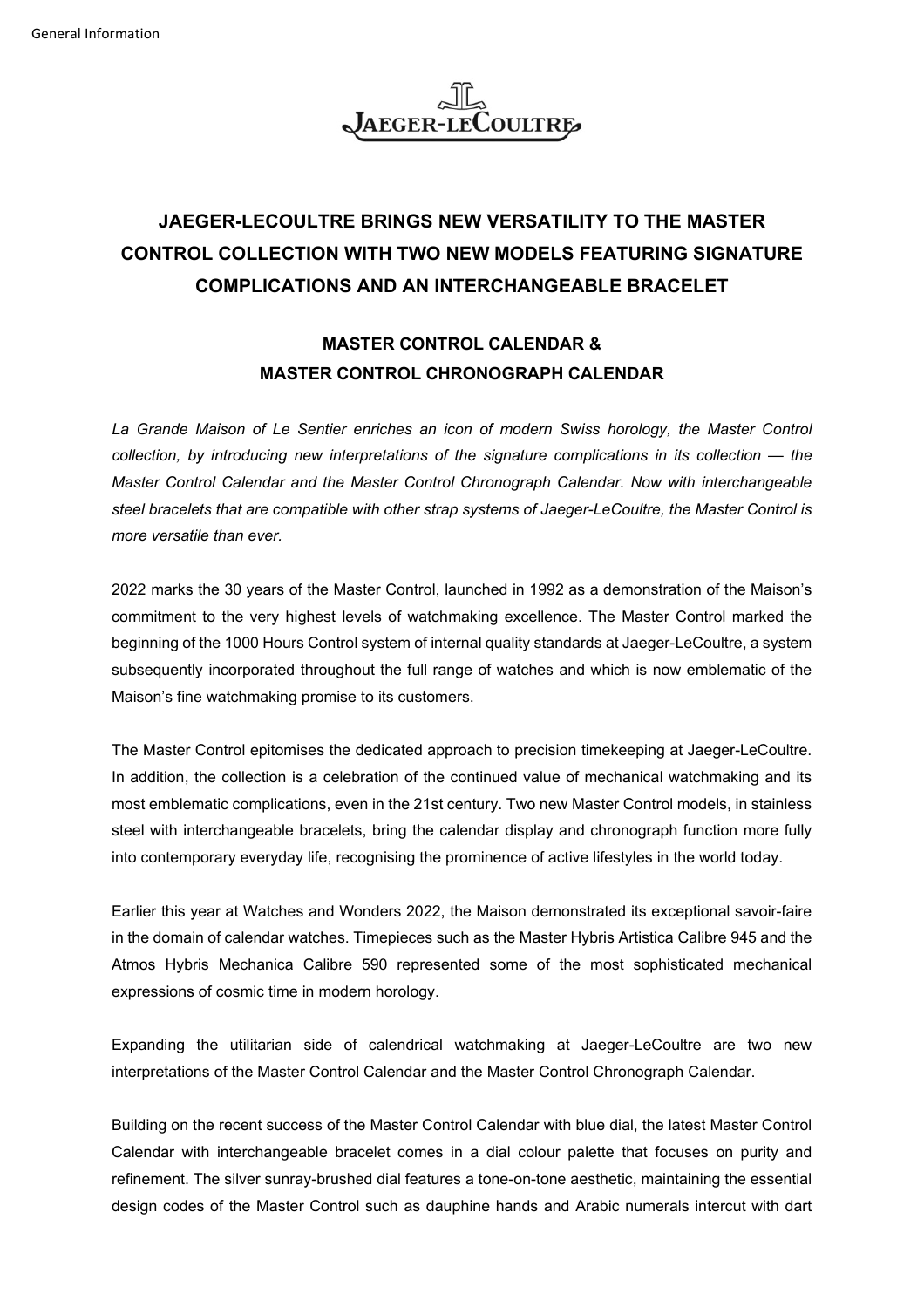

hour markers. The jumping date hand that characterises this model is endowed with a red-lacquered indicator tip in the shape of the Jaeger-LeCoultre logo, allowing the date to be read easily and intuitively.

The Master Control Chronograph Calendar is equally pure in its chronometric expression, using blue chronograph hands and a blue moonphase disc to bring out the indications of the complications. For the first time, both the Master Control Calendar and the Master Control Chronograph Calendar are available on a steel bracelet with a quick-change system — a timely reflection of the ever-growing importance of versatile and robust-wearing timepieces in contemporary life.

Both the new Master Control models with steel bracelet also come with a light-brown strap in Novonappa® calf leather. These leather straps are equipped with the same quick-change system, allowing the Jaeger-LeCoultre Master Control to truly become a watch for all seasons.

#### **TECHNICAL DETAILS**

.

### **MASTER CONTROL CALENDAR**

**Dimensions**: 40 mm x 10.95mm **Calibre:** automatic mechanical Jaeger-LeCoultre Calibre 866AA **Functions:** hours/minutes/seconds, date, day, month, moon phases **Power reserve:** 70 hours **Case:** stainless steel **Case-back:** open **Water resistance:** 5 bar **Dial:** silver sunray-brushed **Strap:** interchangeable stainless steel bracelet and brown Novonappa® calf leather strap **Reference:** Q4148120

#### **MASTER CONTROL CHRONOGRAPH CALENDAR**

**Dimensions**: 40 mm x 12.05mm **Calibre:** automatic mechanical Jaeger-LeCoultre Calibre 759 **Functions:** hours/minutes/seconds, date, day, month, moon phases, chronograph, 30-minute counter, pulsometer **Power reserve:** 65 hours **Case:** stainless steel **Case-back:** open **Water resistance:** 5 bar **Dial:** silver sunray-brushed **Strap:** interchangeable stainless steel bracelet and brown Novonappa® calf leather strap **Reference:** Q413812J